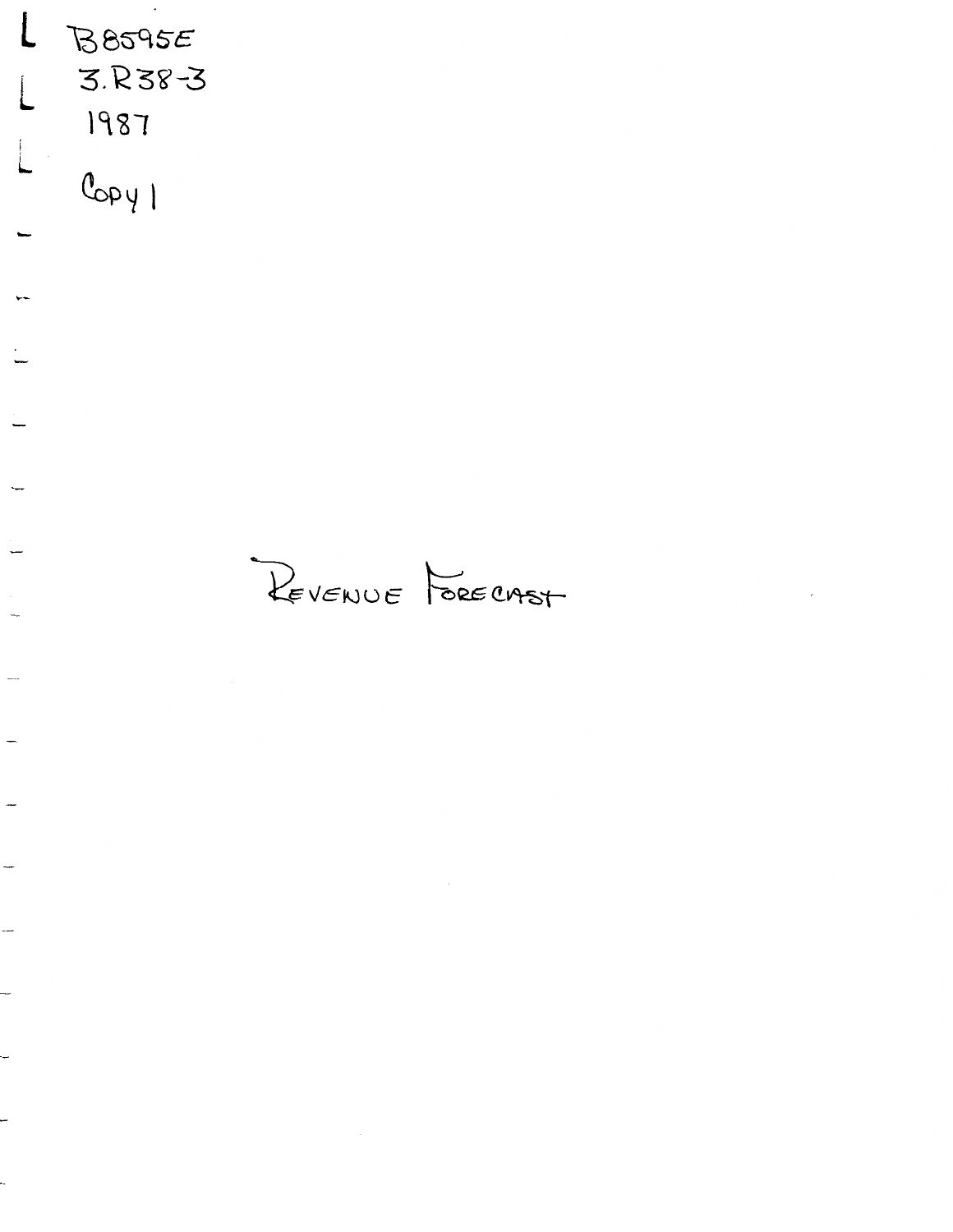*13 6575£*   $3.838 - 3$ /7f?  $\beta_{\rm P2}$  /



STATE OF SOUTH CAROLINA BOARD OF ECONOMIC ADVISORS

James A. Morris, Ph.D., Chairman Barbara A. Feinn, Ph.D., Executive Secretary Bobby M. Bowers S. Hunter Howard, Jr. **FEB** 1 2 1987

S. C. STATE **LIBRARY** 

Rembert C. Dennis Building Suite 345 1000 Assembly Street Columbia, S. C. 29201 803/734-3784

## **STATE DOCUMENTS**

To: South Carolina Budget and Control Board

Subject: South Carolina Board of Economic Advisors' Revenue Forecast, February 10, 1987

The Board of Economic Advisors reported its findings on possible revision of estimates on General Fund Revenues made on January 16, 1987. At that time, the Board of Economic Advisors projected that it was probable that a \$35 million shortfall could occur in FY 1987 revenues which likely would carry over and be reflected in FY 1988 revenues. A reconsideration was requested by the Budget and Control Board prior to February 15, 1987 and it is contained in this report.

The economic outlooks for FY 1987 and FY 1988 have improved since the January 16 report and the January revenue collections, other than Corporate Tax Revenues, were most encouraging. The rate of increase in revenues for the first seven months of this fiscal year are above the targeted rate, but it must be recognized that some revenues normally collected in the Spring were received in the Fall. Also, the tax reform bill tended to encourage purchase of durable goods, such as automobiles, in the October-December quarter, and earlier than normal payments of estimated individual income tax appear to have been made.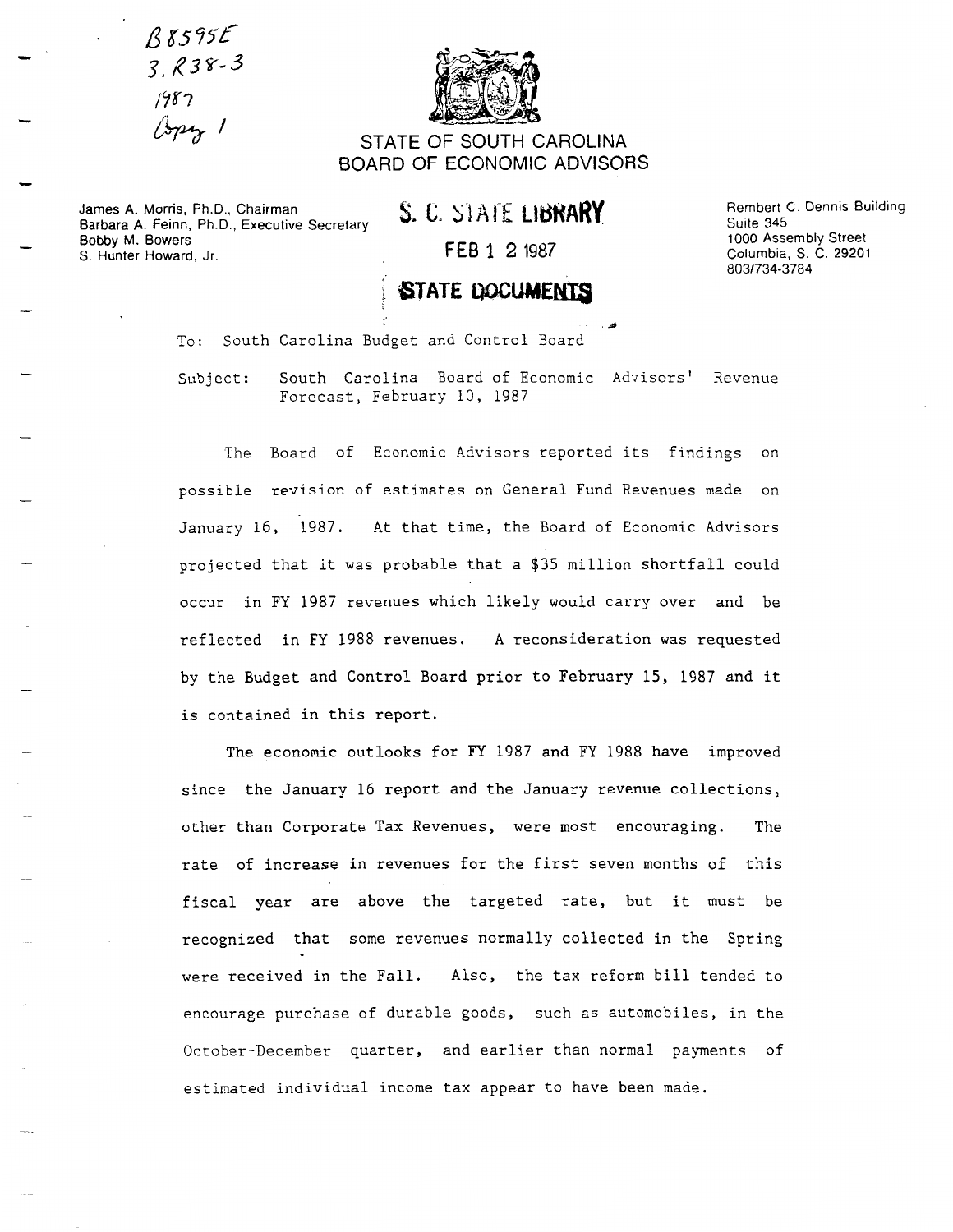Considering adjustments for these factors, overall General Fund Revenues to date are close to targeted rates, but Corporate Tax receipts are below anticipations and there are uncertainties about individual income tax refunds. In summary, the most probable outcome for FY 1987 revenues at this time is that they will be \$24 million lower than the estimate made on November 1, 1986, rather than the \$35 million shortfall possibility stated on January 16, 1987.

FY 1988 General Fund Revenues will be affected positively by a slightly higher economic forecast but will also be adjusted for the lower FY 1987 base and for the elimination or reduction in some tax categories. Elimination of the sales tax on telephone access and food stamps and reduction in the estimated earnings on investment will reduce the rate of increase in overall tax revenues. In addition, a windfall of \$16.4 million in insurance taxes this fiscal year will not appear in FY 1988 All Other taxes. The effect of higher economic growth but with reductions in tax sources will net out to produce FY 1988 revenues of \$2,794 billion instead of the November 1, 1986 estimate of \$2,821 billion.

Details of these adjustments appear in accompanying tables. Finally, it must be noted that there are many uncertainties in the economic outlook, especially in connection with the expected improvement in the Balance of Trade. These estimates assume an increase in exports relative to imports which should have positive effects on industrial production and employmemt.

Board of Economic Advisors

#### J.A.M.

February 10, 1987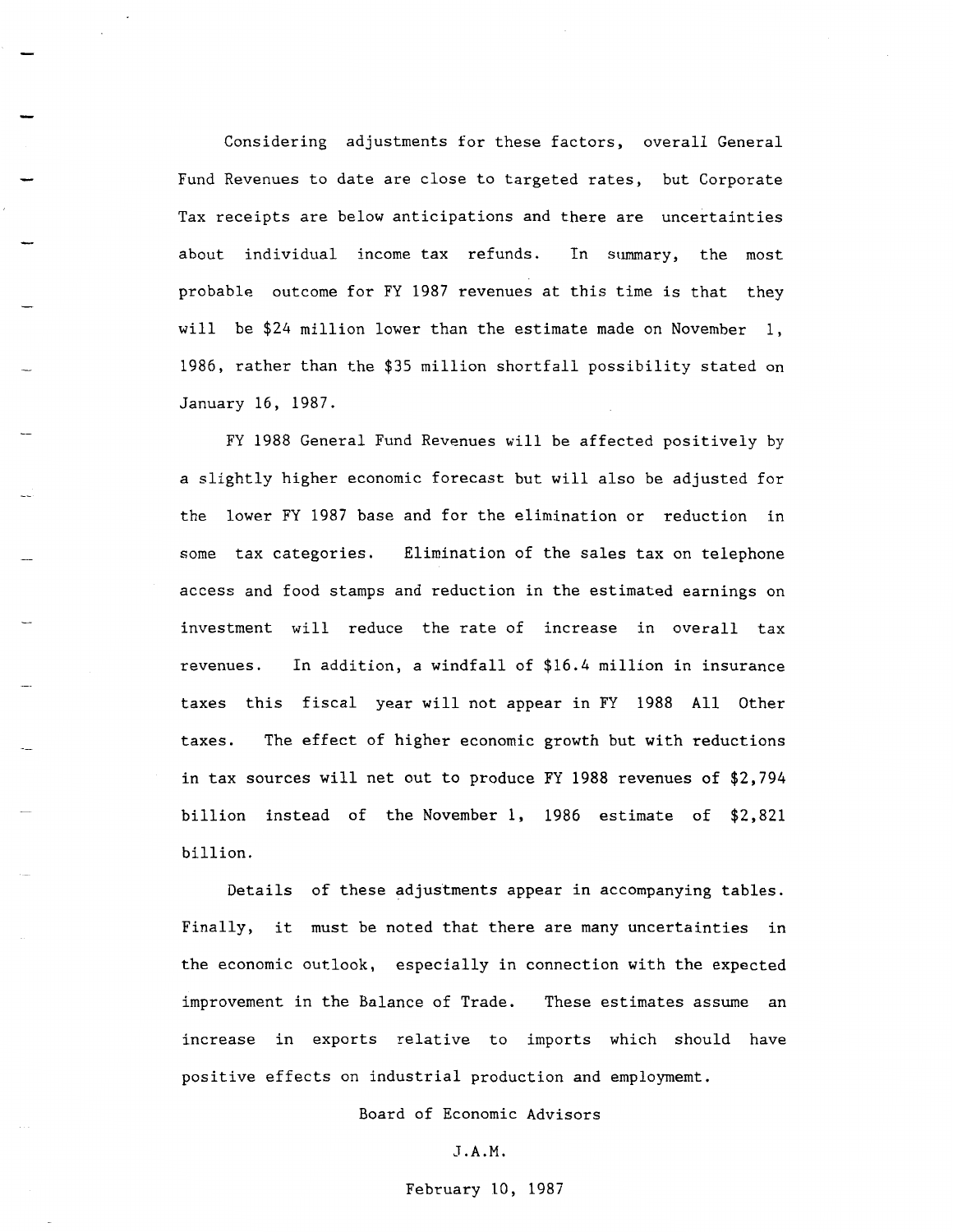#### TABLE I

#### GENERAL FUND REVENUES Forecast 1986-87 and 1987-88 In Millions of Dollars

|                                                                                                                      | 1985-86       | ACTUAL REVISED<br>1986-87       | REVISED<br>1987-88 |
|----------------------------------------------------------------------------------------------------------------------|---------------|---------------------------------|--------------------|
| TOTAL GENERAL FUND (1)                                                                                               |               | 2509.3 2656.2                   | 2794.0             |
| Total Regular Sources (1)                                                                                            | 2468.2        | 2613.4                          | 2751.0             |
| Sales Tax $(1)$                                                                                                      | 893.3         | 947.0                           | 1000.0             |
| Individual Income Tax                                                                                                | 907.3         | 980.0                           | 1061.0             |
| Corporation Income Tax                                                                                               | 185.0         | 185.0                           | 204.0              |
| All Other                                                                                                            | 482.6         | 501.4                           | 486.0              |
| Miscellaneous Sources                                                                                                | $41.1$ $42.8$ |                                 | 43.0               |
| Education Improvement Fund<br>Interest on Education Improvement Fund 2.2 1.8 1.8<br>TAL 224.2 238.55 251.80<br>TOTAL |               | $222.0^*$ $236.75^*$ $250.00^*$ |                    |
|                                                                                                                      |               | RATES OF CHANGE                 |                    |
| TOTAL GENERAL FUND                                                                                                   |               | 5.9%                            | 5.2%               |
| Total Regular Sources                                                                                                |               | 5.9                             | 5.3                |
| Sales Tax                                                                                                            |               | 6.0                             | 5.6                |
| Individual Income Tax                                                                                                |               | 8.0                             | 8.3                |
| Corporation Income Tax                                                                                               |               | 0.0                             | 10.3               |
| All Other                                                                                                            |               | 3.9                             | $-3.1$             |
| Miscellaneous Sources                                                                                                |               | 4.0                             | 0.5                |
| Education Improvement Fund<br>Interest on Education Improvement Fund<br>TOTAL                                        |               | 6.6<br>$-19.5$<br>6.4           | 5.6<br>0.0<br>5.6  |
| Net of Education Improvement Fund.<br>(1)                                                                            |               |                                 |                    |

\* One-fifth of total sales tax.

Board of Economic Advisors February 10, 1987

 $\mathcal{A}$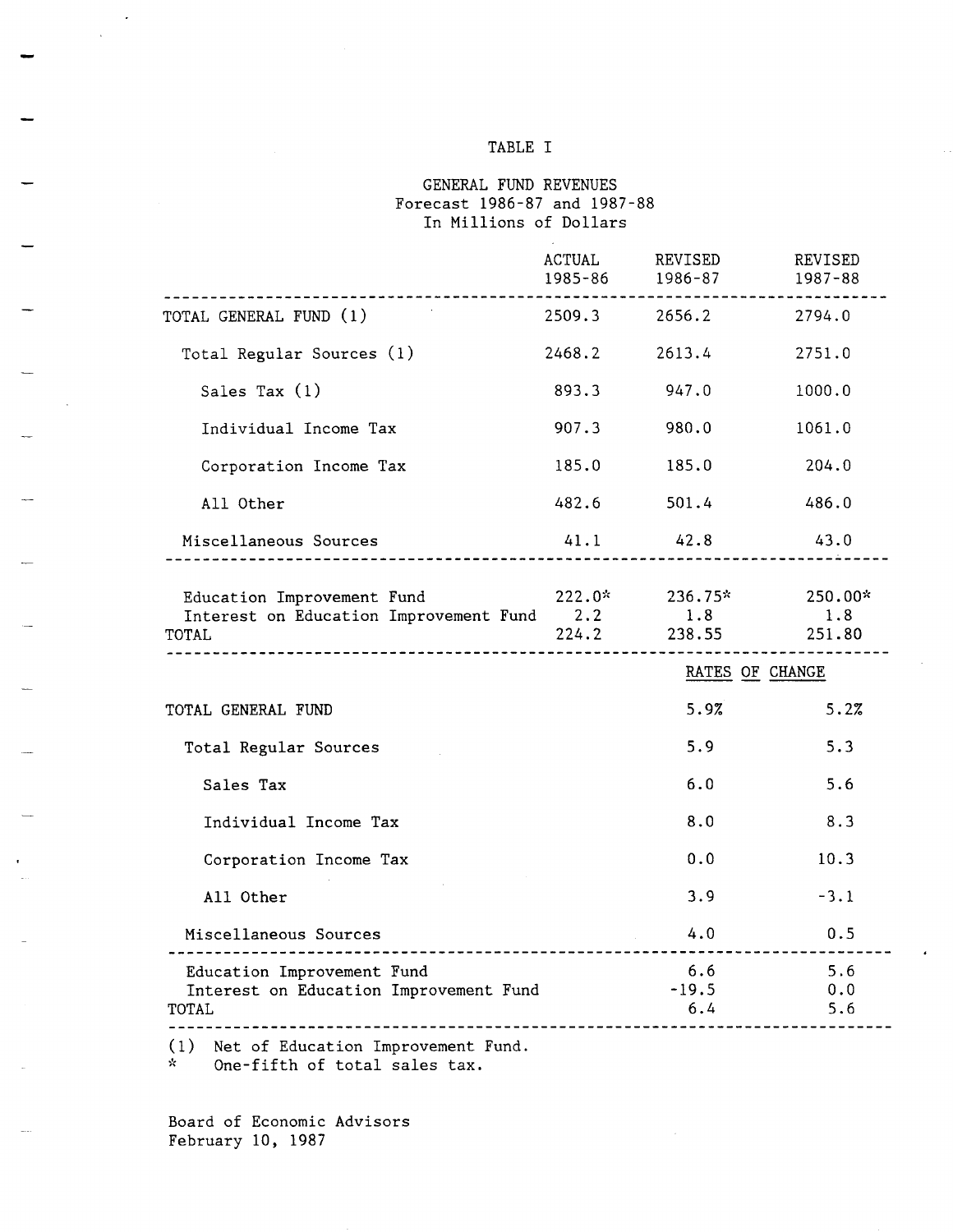#### TABLE II

#### TOTAL GENERAL FUND REVENUES QUARTERLY ESTIMATES Fiscal Years 1986-87 and 1987-88 (In Millions of Dollars)

|                | FY 1986-87 | FY 1987-88 |
|----------------|------------|------------|
|                |            |            |
|                |            |            |
| FIRST QUARTER  | 665.5      | 680.7      |
| SECOND QUARTER | 1364.1     | 1373.3     |
| THIRD QUARTER  | 2005.1     | 2077.5     |
| FOURTH QUARTER | 2656.2     | 2794.0     |

### PERCENT OF TOTAL REVENUES COLLECTION BY QUARTER

|                       | FY 1986-87 | FY 1987-88 |
|-----------------------|------------|------------|
|                       |            |            |
| FIRST QUARTER         | 25.1       | 24.4       |
| SECOND QUARTER        | 26.3       | 24.8       |
| THIRD QUARTER         | 24.1       | 25.2       |
| <b>FOURTH QUARTER</b> | 24.5       | 25.6       |

Board of Economic Advisors  $\sim 10^{11}$  km  $^{-1}$ February 10, 1987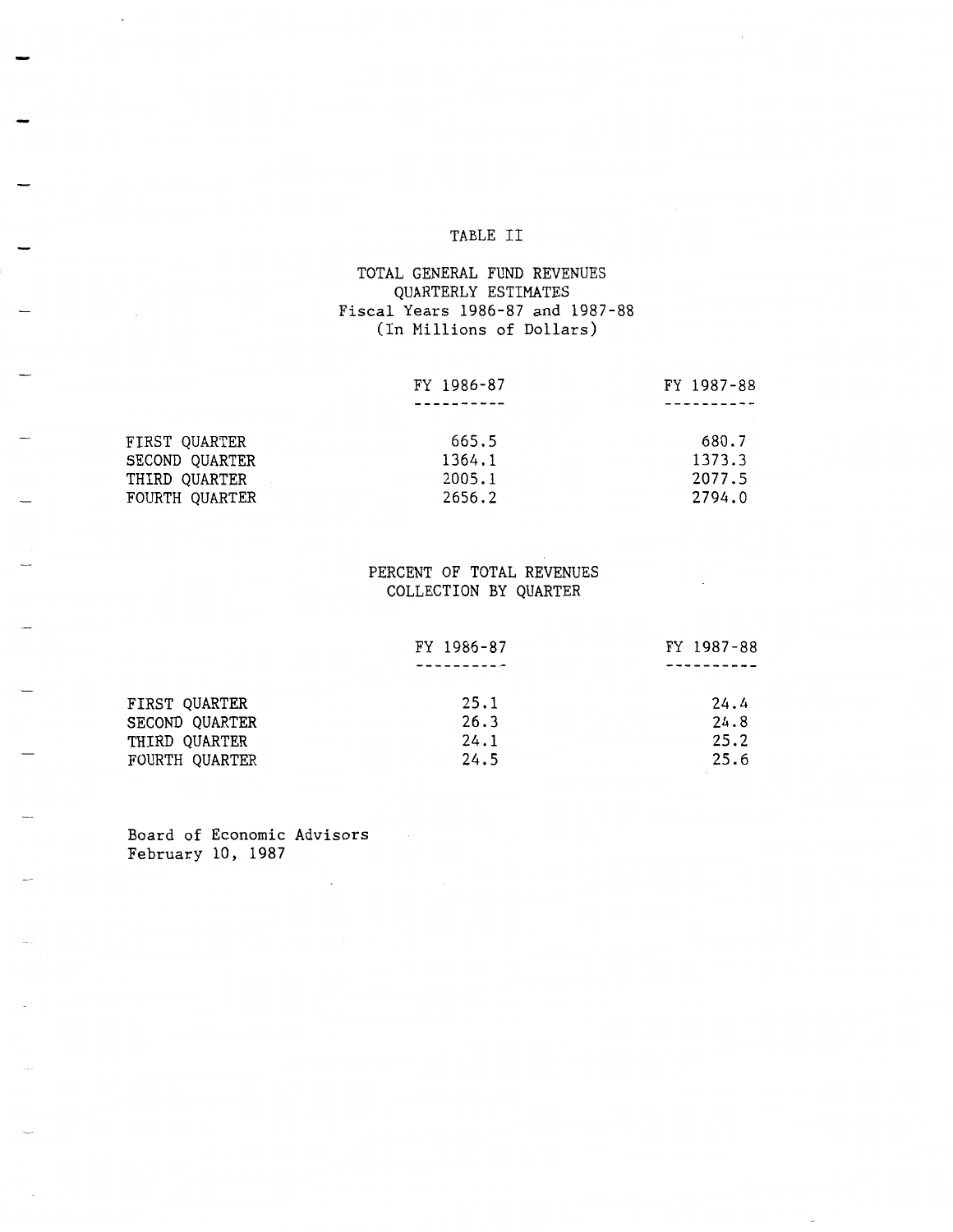#### REVENUE FORECASTING PROCEDURES BOARD OF ECONOMIC ADVISORS FISCAL YEARS 1987 and 1988

The procedures and methodology of the Board of Economic Advisors in the preparation of the revenue forecasts for Fiscal Years 1986-87 and 1987-88 as of February 10, 1987 involved four major stages: 1) providing the economic background and setting at the national and State levels for the revenue forecasts; 2) interpreting recent and historical elasticities; 3) analyzing the outputs of the SCOPE model under alternative scenarios; and 4) interacting with officials of other states with responsibility for revenue forecasting.

The Board members had meetings as in the past with experts and professional economists for economic intelligence gathering. These included a meeting on February 3, 1987 with J. Alfred Broaddus, Jr., Ph.D., of the Federal Reserve Bank of Richmond. A second meeting on February 9, 1987 provided interaction between Board members and Richard w. Ellson, Ph.D., Senior Research Economist and Associate Professor of Economics, University of South Carolina; James N. Young, Chief Economist, BellSouth Corporation, Atlanta, Georgia; and Alfred G. Smith, III, Senior Vice President, NCNB Corporation, Charlotte, North Carolina, in which the outlook for the economy of the nation and South<br>Carolina was discussed. The resources of the national Carolina was discussed. The resources of the national forecasting groups by which the SCOPE model is driven, Data Resources, Inc., and Chase Econometrics, Evans Economics, Inc., and Wharton Econometric Forecasting Associates were available weekly and monthly to Board members. Materials from a variety of sources--international, national and state publications--were also made available to Board members.

The preparation of the economic and revenue forecasts involved many meetings between December 31, 1986 and February 10, 1987 with preliminary estimates, modifications and refinements of estimates.

Board of Economic Advisors February 10, 1987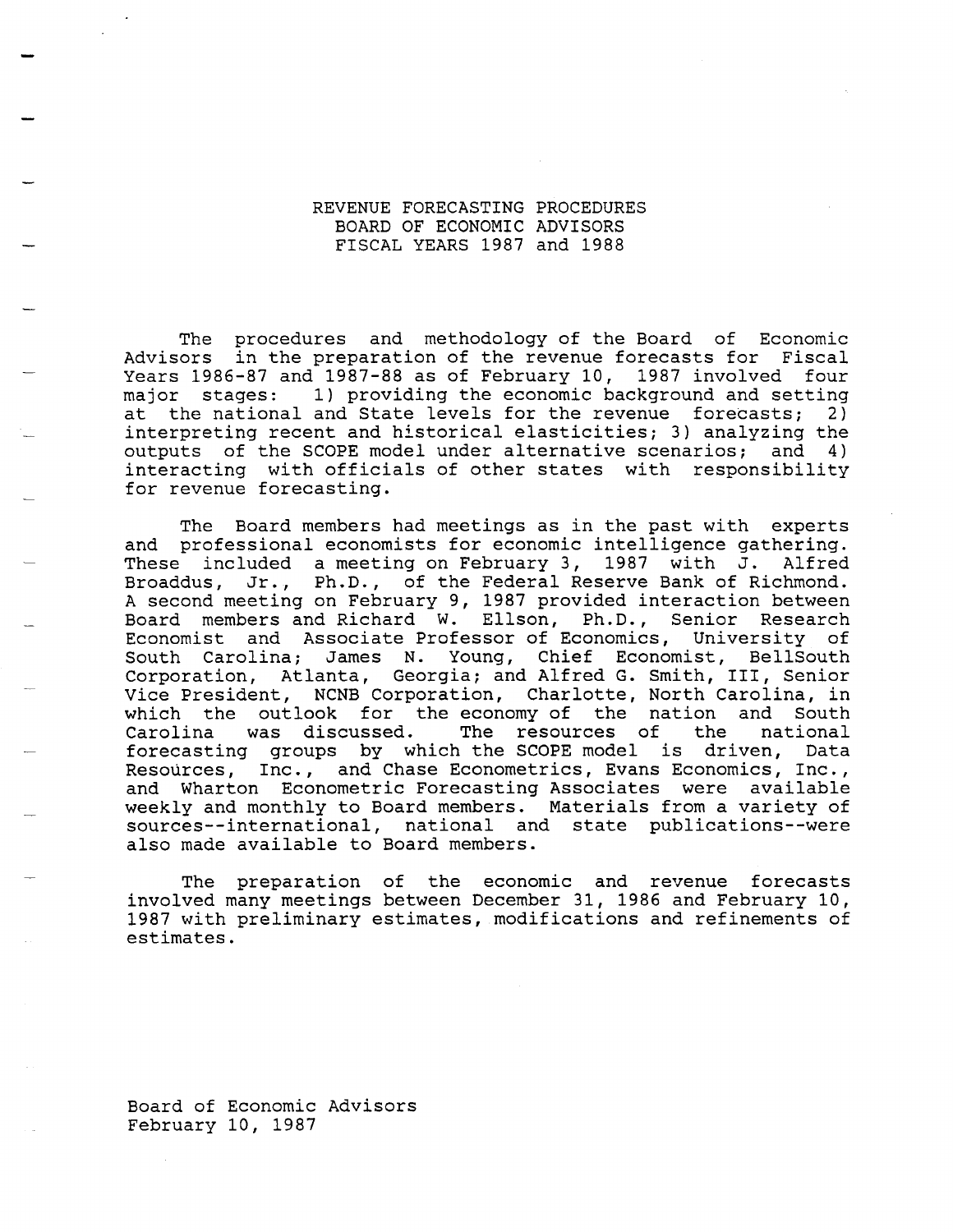#### BRIEF OVERVIEW OF THE SCOPE MODEL

The SCOPE (South Carolina Operations Planning and Evaluation) Model was initiated in 1972 in the Office of Chief Economist (originally in the<br>Governor's office). It was designed and operates as a policy and It was designed and operates as a policy and forecasting tool for top level executive, legislative and management<br>decision making. SCOPE is an econometric model designed to reflect the SCOPE is an econometric model designed to reflect the South Carolina economy and to forecast the performance of major economic variables in the State, particularly tax revenues, employment and income. The model is based on a framework of economic activity in the State relative to national economic activity. Approximately 85 exogenous national variables are currently taken from three leading national forecasting services (Data Resources, Inc., Chase Econometrics, and Evans Economics, Inc.).

The SCOPE core model consists of 63 equations, of which 55 are stochastic\* and 8 are identities. SCOPE attempts to reflect the diversity of the South Carolina economy by including 20 industrial sectors of manufacturing and nonmanufacturing employment, and a series of equations for wages, personal income, unemployment, taxable sales and State tax revenue.

#### Durable Manufacturing Employment

The durable manufacturing employment block consists of 6 stochastic equations for the major industries in the State as reported by the South Carolina Employment Security Commission. The employment equations for each separate industry are expressed as a function of a national consumption expenditure index appropriate for that particular industry, a national industrial production index corresponding to that industry and the national level of employment in that industry. forecasts include the following industries: Lumber and Products, Stone, Clay and Glass, Fabricated Metal Products, Electrical and Nonelectrical Machinery, and Other Durables which includes Furniture and Fixtures, Instruments and Related Products.

#### Nondurable Manufacturing Employment

The nondurable manufacturing employment block consists of 7 stochastic equations for the major nondurable industries in the State. Like the durable block, the employment equation for each industry is expressed as a function of a national consumption index appropriate for that particular industry, a national industrial production index for that particular industry and the national level of employment in that industry. Employment forecasts are available for each of the following nondurable industries: Food and Kindred Products, Textile Mill Products, Apparel, Paper, Printing and Publishing, Chemicals, and Other Nondurables, such as Rubber and Miscellaneous Plastics Products.

\* Stochastic is defined as a type of modeling for time series analysis explaining future probability from historical experience.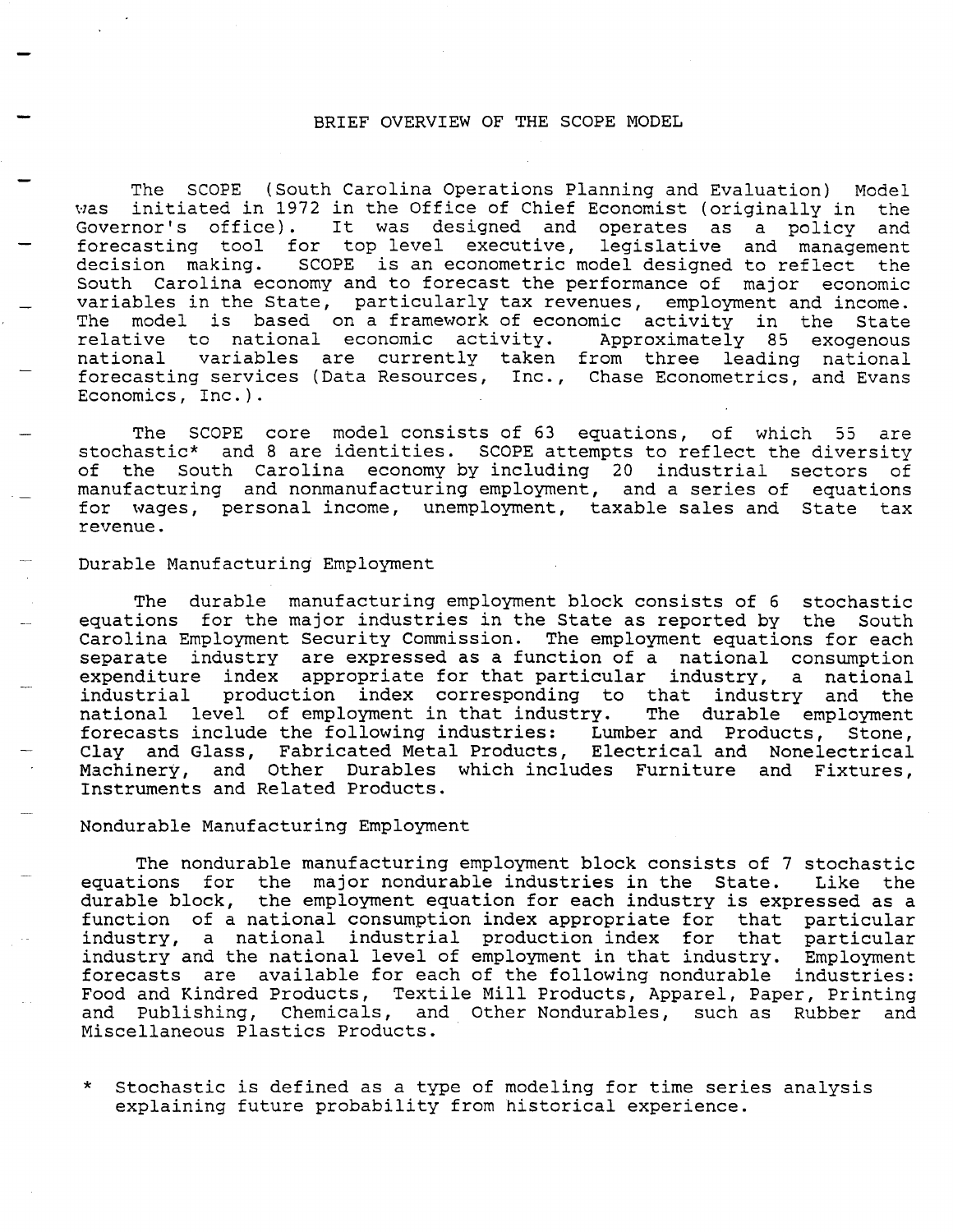#### Nonmanufacturing Employment

The nonmanufacturing employment block is disaggregated into 7 stochastic equations: Construction, Transportation and Public Utilities, Services, Trade, Finance-Insurance-Real Estate, State and Local Government, and Federal Government. Employment growth in these industries is specified as functions of State population, national employment in these industries and national consumption indices.

Personal Income

The personal income block is composed of 11 equations, one equation for the unemployment rate, and 10 additional equations for each of the 10 major components of personal income as published by the Bureau of Economic Analysis, Department of Commerce. These equations are specified as functions of their respective national and State income and employment variables. In addition, equations are estimated for wage and salary disbursements for all major industries and are specified as functions of national wage trends and State employment levels.

#### Revenues

The revenue section of the model emphasizes 4 major stochastic Regular Revenue Sources equations: 1) South Carolina corporate income tax, 2) South Carolina individual income taxes, 3) South Carolina retail sales tax, and 4) all other taxes. These equations are individually specified as functions of aggregate employment and income with their respective coefficients and constants. In addition, there are 2 stochastic equations for taxable sales and refunds.

Board of Economic Advisors February 10, 1987